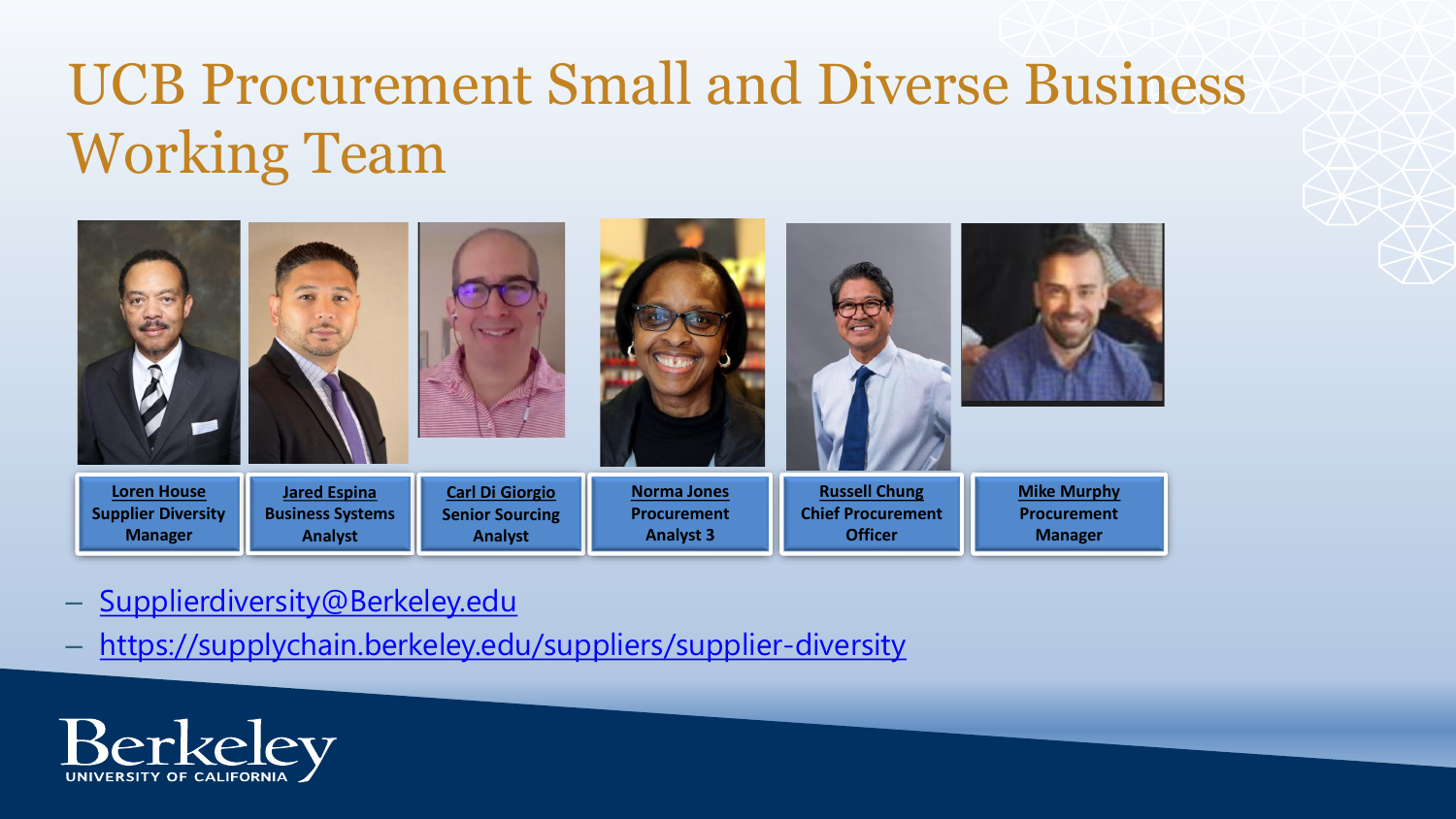# Federal and Campus Procurement Process & Requirements

### Federal

- Kairi Williams (Associate Vice Chancellor for Research Administration and Compliance)
- Loren House

NAICS Code: <https://www.naics.com/search/> (See – PTAC)

| <b>Federal Agencies</b>                                                                                                                                | <b>Diversity Classifications</b>                           |                                                            |  |  |
|--------------------------------------------------------------------------------------------------------------------------------------------------------|------------------------------------------------------------|------------------------------------------------------------|--|--|
| <b>AGENCY NAME</b>                                                                                                                                     | <b>DIVERSITY</b><br>✑<br>$\checkmark$                      | <b>DISABLED-OWNED</b>                                      |  |  |
|                                                                                                                                                        | <b>SMALL</b>                                               | <b>LGBT-OWNED</b>                                          |  |  |
| EPT OF DEFENSE (9700)<br><b>NERGY, DEPARTMENT OF (8900)</b>                                                                                            | <b>SELF CERTIFIED SDB</b>                                  | <b>LOCAL BUSINESS ENTERPRISE</b>                           |  |  |
| EALTH AND HUMAN SERVICES, DEPARTMENT OF (7500)<br>ETERANS AFFAIRS, DEPARTMENT OF (3600)<br>ATIONAL AERONAUTICS AND SPACE ADMINISTRATION (8000)         | MINORITY-OWNED                                             | <b>SMALL DISADVANTAGED</b><br><b>BUSINESS</b>              |  |  |
| OMELAND SECURITY, DEPARTMENT OF (7000)<br>ENERAL SERVICES ADMINISTRATION (4700)                                                                        | <b>WOMEN-OWNED</b>                                         | <b>ABILITYONE PROGRAM</b>                                  |  |  |
| GRICULTURE, DEPARTMENT OF (1200)<br><b>JSTICE, DEPARTMENT OF (1500)</b>                                                                                | <b>WOMEN-OWNED SMALL</b>                                   | <b>HBCU</b>                                                |  |  |
| ITERIOR, DEPARTMENT OF THE (1400)<br>TATE, DEPARTMENT OF (1900)<br>OMMERCE, DEPARTMENT OF (1300)                                                       | <b>VETERAN-OWNED</b><br><b>ECONOMICALLY</b>                | <b>ENCOURAGING DIVERSITY,</b><br><b>GROWTH AND EQUITY</b>  |  |  |
| REASURY, DEPARTMENT OF THE (2000)<br>RANSPORTATION, DEPARTMENT OF (6900)<br>FFICE OF PERSONNEL MANAGEMENT (2400)                                       | <b>DISADVANTAGED WOSB</b><br><b>DISADVANTAGED BUSINESS</b> | <b>SMALL-SME</b>                                           |  |  |
| <b>ABOR, DEPARTMENT OF (1600)</b><br><b>NVIRONMENTAL PROTECTION AGENCY (6800)</b><br>DUCATION, DEPARTMENT OF (9100)                                    | SERVICE-DISABLED VETERAN-<br><b>OWNED</b>                  | <b>PUC-LOCAL BUSINESS</b><br><b>ENTERPRISE</b>             |  |  |
| OUSING AND URBAN DEVELOPMENT, DEPARTMENT OF (8600)<br><b>OCIAL SECURITY ADMINISTRATION (2800)</b><br><b>GENCY FOR INTERNATIONAL DEVELOPMENT (7200)</b> | <b>HUBZONE</b>                                             | <b>MEDIUM-SME</b>                                          |  |  |
| ATIONAL SCIENCE FOUNDATION (4900)<br>UCLEAR REGULATORY COMMISSION (3100)                                                                               | 8(A) PROGRAM                                               | <b>SMALL OR MEDIUM BUSINESS</b><br><b>ENTERPRISE (SME)</b> |  |  |
| MALL BUSINESS ADMINISTRATION (7300)<br>* Agencies defined on SBA.gov                                                                                   | ALASKAN NATIVE CORP OR<br><b>TRIBALLY OWNED</b>            | MICRO-SME                                                  |  |  |
|                                                                                                                                                        | * Classifications extracted from Supplier IO               |                                                            |  |  |

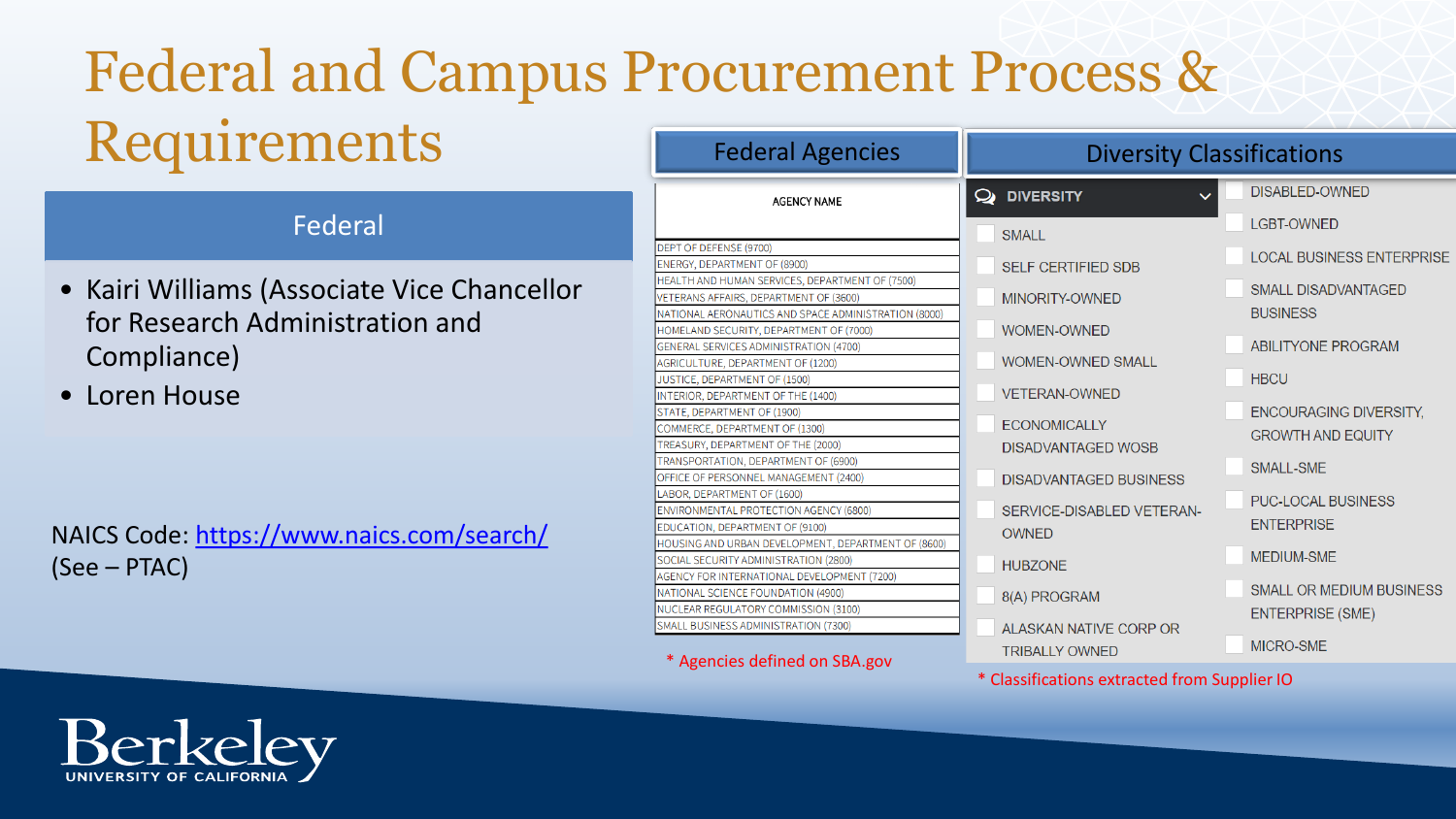# UCB Small Business First Program & Why Certify as a Small or Diverse Business

• **Making it easier to procure through a certified SB/MB/DVBE with new UCOP Policy changes**

This informal solicitation process requires only one (1) quote for purchases below \$100,000, and only two (2) quotes for procurements above \$100,000, with some waivers and exemptions allowed (see details below).

California Public Contract Code Section 10508.5 allows the University to award purchase agreements valued up to \$250,000 to a certified SB/MB/DVBE without being competitively bid, so long as the University obtains price quotations from two or more certified businesses. \*Additional information on UCB's Small Business First Program can be found at:

[https://supplychain.berkeley.edu/suppli](https://supplychain.berkeley.edu/suppliers/welcome-supplier-diversity-program-website) ers/welcome-supplier-diversityprogram-website

• **If FEDERAL Funds are not being used No RFP is required for Procurements using a Small Business up to \$250,000!! Only 2 quotes from certified small businesses needed**

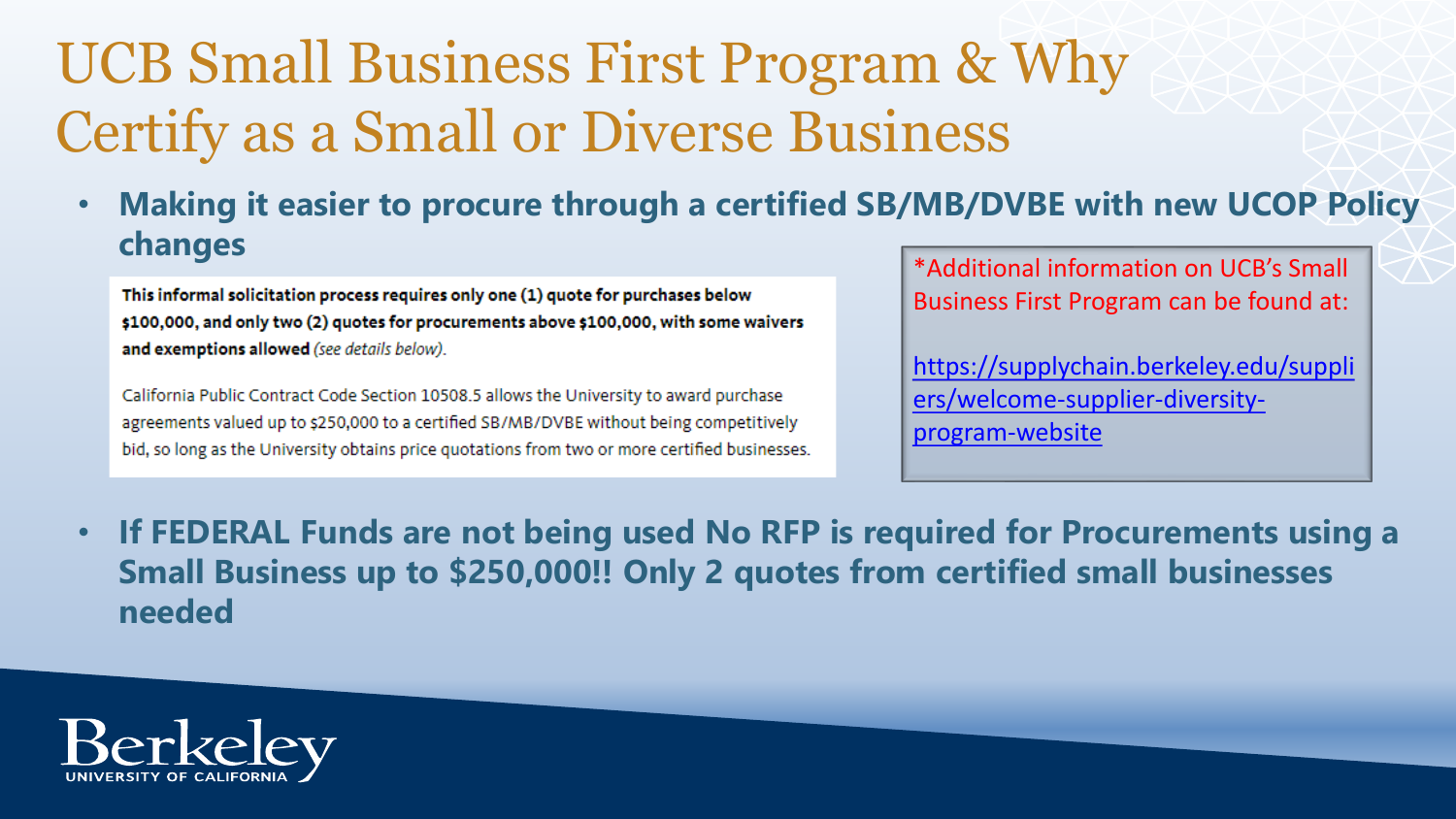How To Do Business With The UC And Participate In UC's eSourcing Portal



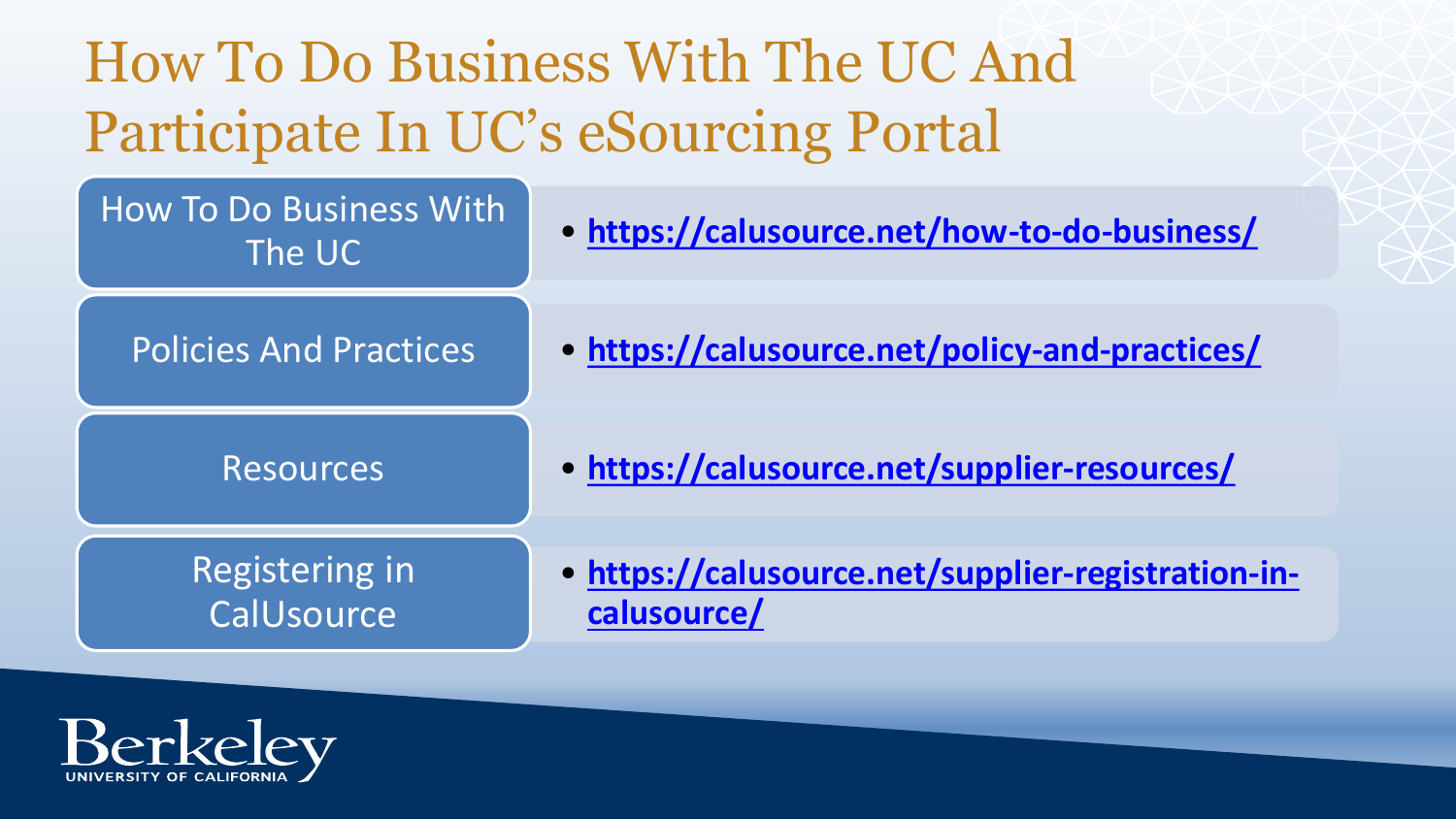# University of CA Terms, Conditions, Policy

https://supplychain.berkeley.edu/suppliers/university-california-terms-conditions-policies

**UC Berkeley | Administration** 

#### **Find Your Buyer** Search this site

Q

## Berkeley Supply Chain Management

Procurement • BearBUY • For Suppliers • About Us • Take Our Survey! Home

Home » For Suppliers » University of California Terms, Conditions & Policies

### University of California Terms, Conditions & Policies

#### **FOR SUPPLIERS**

- O Doing Business with UC Berkeley
- Supplier Diversity
- Conflict of Interest declaration
- Procurement Sustainability

O UCOP Terms & Policies

O Unauthorized Purchases

O UC Accessibility Requirements

◆ Visiting and Parking on Campus

- 
- 
- Appendix Federal Funded (non-commercial contracts)
- Contracting for Covered Services Resources
- GDPR Resources
- Fair Wage/Fair Work Supplier Resources
- Prevailing Wage, Supplier Resources
- Potential Conflict of Interest Declaration

#### University of California Procurement Services Policies<sup>®</sup>

- . Insurance Requirements/Certificates of Insurance
- Conflict of Interest Compendium of Policies
- · Sustainable Procurement Guidelines
- Contracting for Services Guidelines
- Policies and Regulations Governing Supplier/Independent Contractor Travel
- Independent Contractor Guidelines for Federal Tax Purposes

**Berkeley** 

In doing business with UC Berkeley, written acceptance or shipment of all or any portion of goods, or the performance of all or any portion of the Services covered by a UC Purchase Order, will constitute Supplier's unqualified acceptance of UC's Terms and Conditions . No other terms or conditions will be binding upon the parties unless accepted by them in writing. Additionally, all Suppliers providing goods and services to UC Berkeley must provide evidence of insurance. Please see the UC Insurance Requirements/Certificates of Insurance.

#### University of California Terms and Conditions

- UC Terms & Conditions
- Appendix Data Security & Privacy
- Appendix Business Associate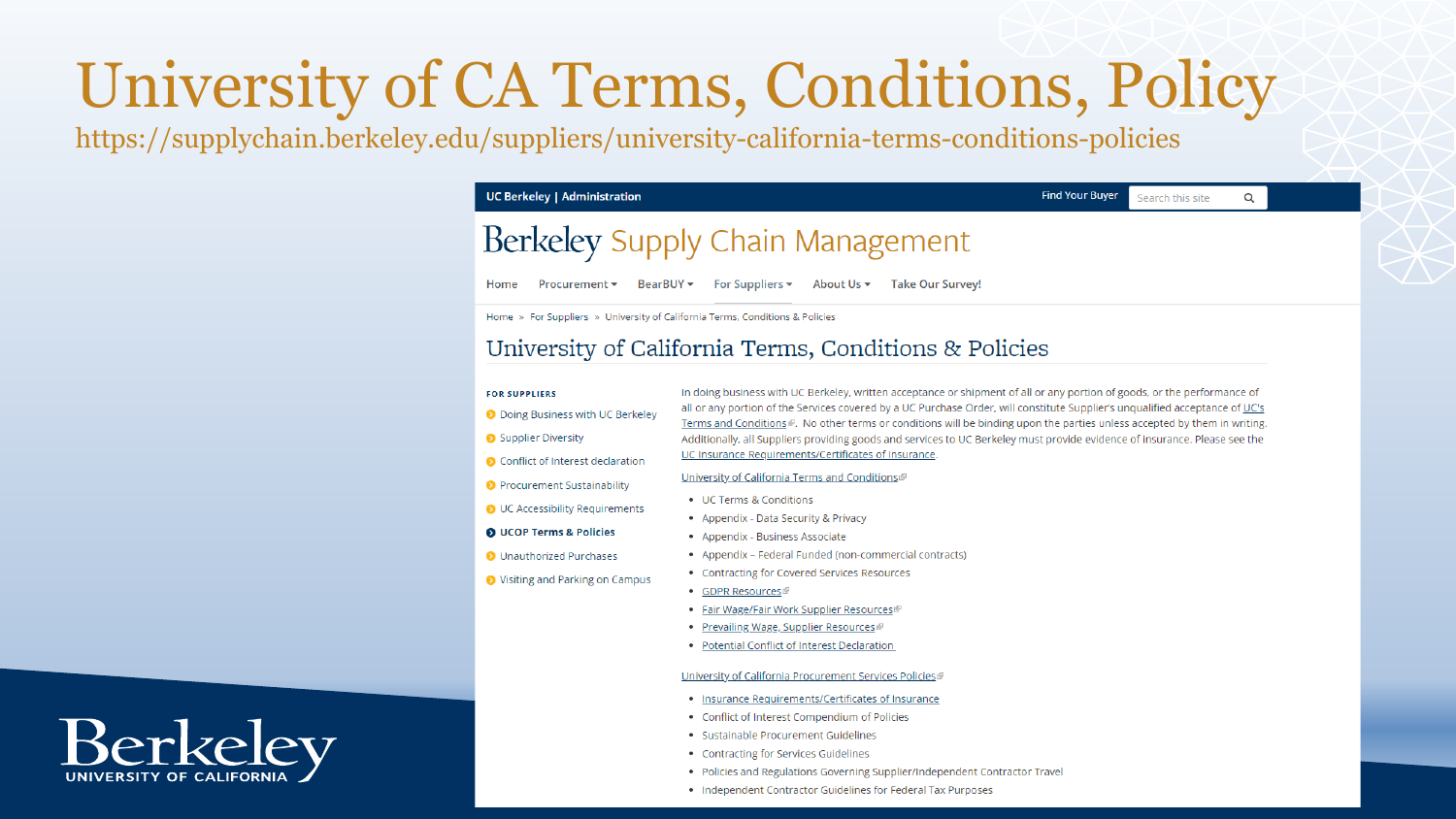#### **UC Berkeley | Administration**

## **UCB Supplier Diversity Website**

https://supplychain.berkeley.edu/suppliers/supplier-diversity

## Berkeley Supply Chain Management

Home Procurement \* BearBUY \* For Suppliers \* About Us \* Take Our Survey!

Home » For Suppliers » Welcome to the Supplier Diversity Program Website

### Welcome to the Supplier Diversity Program Website

The UC Berkeley Supplier Diversity Program promotes business relationships and contract opportunities with small, diverse, and disadvantaged businesses wishing to provide goods and services to the University community.



**Supplier Diversity FAQs** 



**Supplier Diversity Resources** 

**Federal Small Business Subcontracting Plan** 

Contact The Supplier Diversity Team

supplierdiversity@berkeley.edum



**UC Berkeley Small Business First** Program



**Business Case For Supplier Diversity** 



**Searching for Small** and Diverse **Suppliers** 



Sustainability®



**University of** California Office of the President Diversity Resources<sup>®</sup>



**Supplier Diversity Training** 

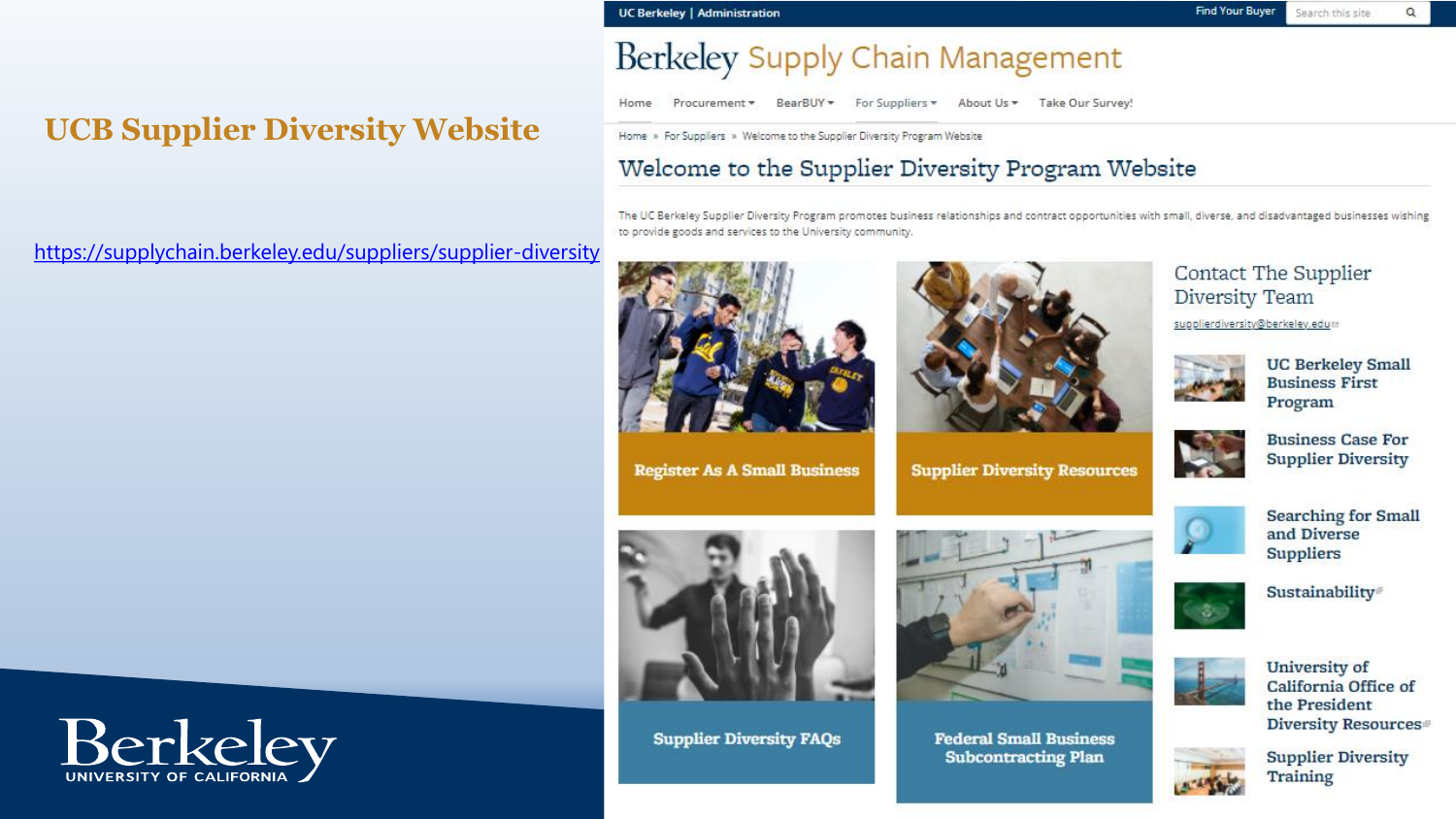## **How To Register As A Small & Diverse Supplier**

The following links are utilized by UC Berkeley to locate Small and Diverse Businesses. \*REGISTERING WITH THE FOLLOWING ENTITIES DOES NOT AUTOMATICALLY ENROLL YOU AS A UCB SUPPLIER Register with the following entities for free by clicking on the links and following the steps on their website:

Get Certified as an SB/DVBE by the State of California: <https://caleprocure.ca.gov/pages/sbdvbe-index.aspx>

SAM.Gov: <https://sam.gov/content/entity-registration>

Supplierone by Supplier.IO FREE – feeds and updates UC data-base <https://supplierone.co/>

**Procure**